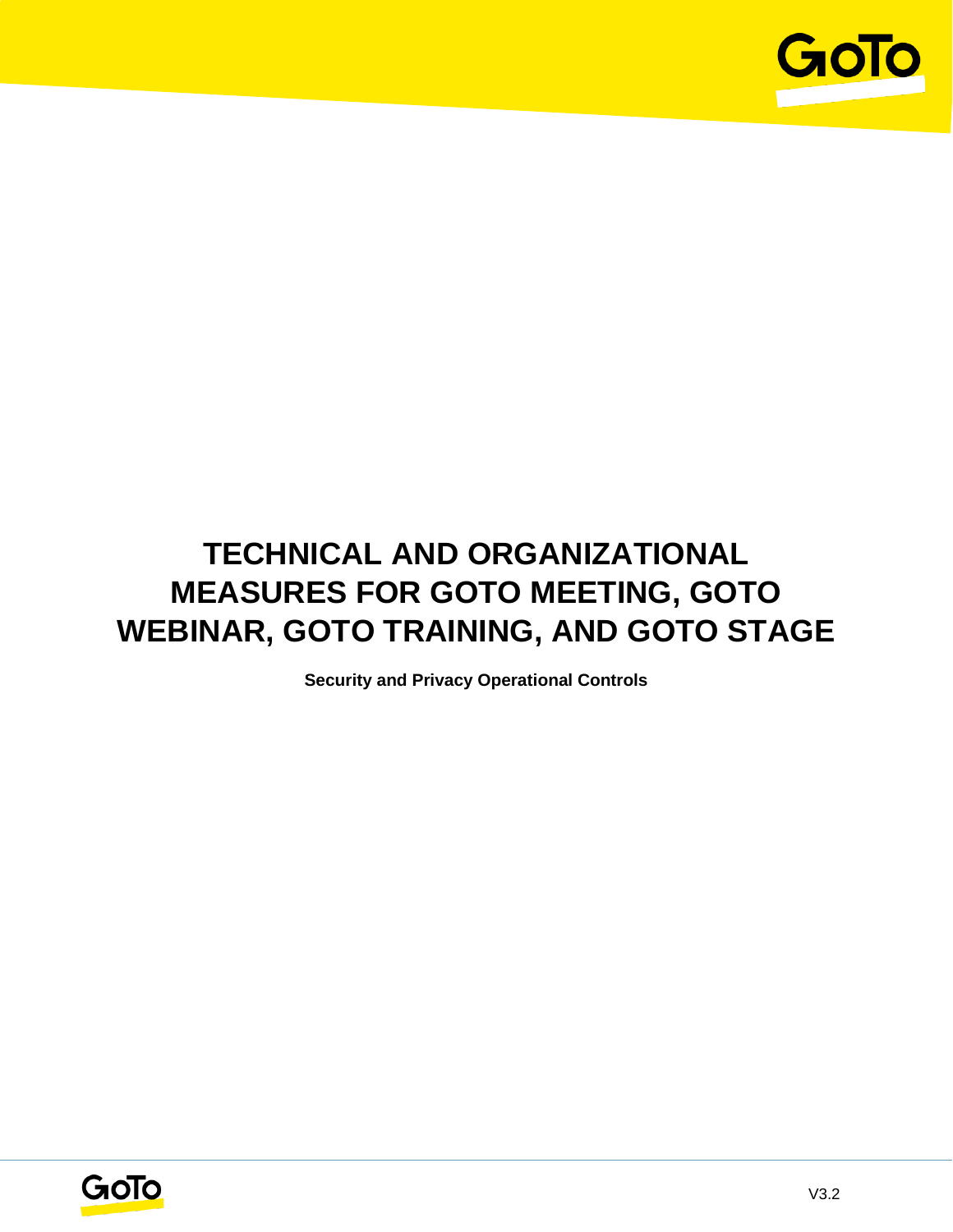# 1 Products and Services

This document covers the Technical and Organizational Measures (TOMs) for GoTo Meeting, GoTo Webinar, GoTo Training, and GoTo Stage (collectively referred to as "GoTo UCC Solutions").

The GoTo UCC Solutions Products are online communication services that enable individuals and organizations to interact using various features, depending upon service offering, that may include desktop screen sharing, video conferencing, and integrated audio. The GoTo UCC Solutions services are delivered via web browser or client executable, through a globally distributed network of proprietary hardware and software.

- GoTo Meeting enables users to schedule, convene and moderate meetings using the GoTo Meeting web site and/or executable customer software.
- GoTo Webinar enables organizations to conduct one-to-many information presentation events reaching local and global attendees over the Internet. Webinars are scheduled, convened and moderated using the GoTo Webinar web site and/or executable customer software.
- GoTo Training enables users to schedule, convene and moderate training sessions using the GoTo Training web site and/or executable customer software. It provides specific features applicable to web-based training, such as online access to tests and materials and a hosted course catalog.
- GoTo Stage is an online portal where GoTo Webinar organizers can create customizable channels and publish their webinar recordings. Published recordings are showcased on the GoTo Stage homepage, organized by business categories. At any point, organizers can unpublish their recording through GoTo Webinar, which removes the video from their channel page and the GoTo Stage ecosystem.

# 2 Product Architecture

Screen-sharing between participants in GoTo UCC Solutions sessions occurs via an overlay networking stack that logically sits on top of the conventional TCP/IP stack within each user's PC (see Figure 1).

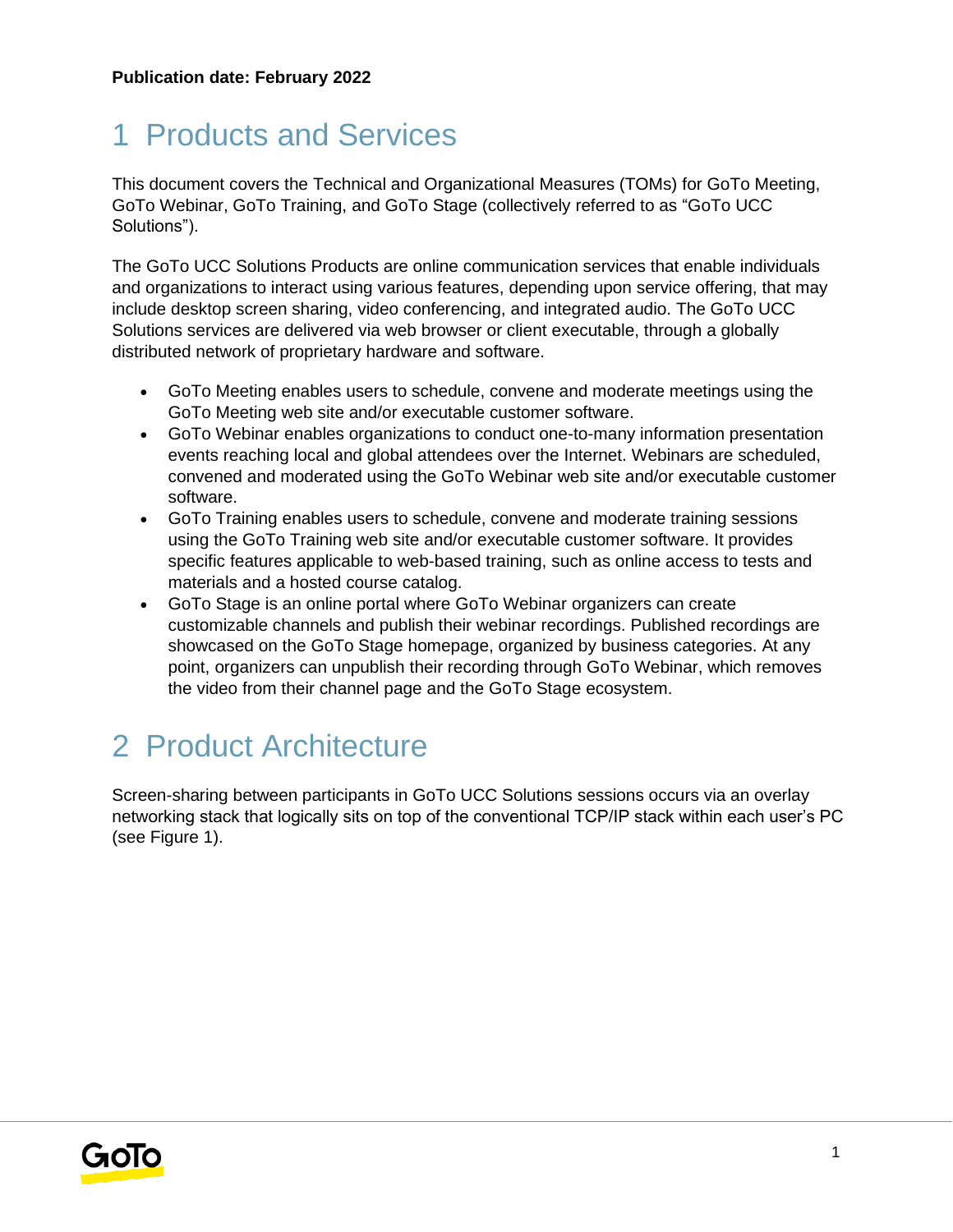

*Figure 1 - GoTo Meeting, GoTo Webinar, GoTo Training, & GoTo Stage architecture.*

*Web Front-End – Portal Web Page of GoTo suite; Hosted in Tier 1 co-location data centers and on AWS*

*WCS – Session Scheduling; Meeting History; GTM Organizer Settings; Hosted in Tier 1 co-location data centers*

*Communication Server – incl. Screen Sharing Server, Audio Bridges & Voice gateways (acts as proxy), H.323 gateways – hosted on Amazon Web Services / Multicast Communication Server and Video Cluster Server are hosted in Tier 1 co-location data centers*

*Endpoint Gateway (EGW) – handles Organizer and Participant Endpoint connections and encryption mechanism – EGW is hosted on Amazon Web Services* 

Participants (session endpoints) communicate with infrastructure communication servers and gateways using outbound TCP/IP connections on port 443, where the participants can be located anywhere on the Internet. Clients generally communicate to GoTo UCC Solutions via

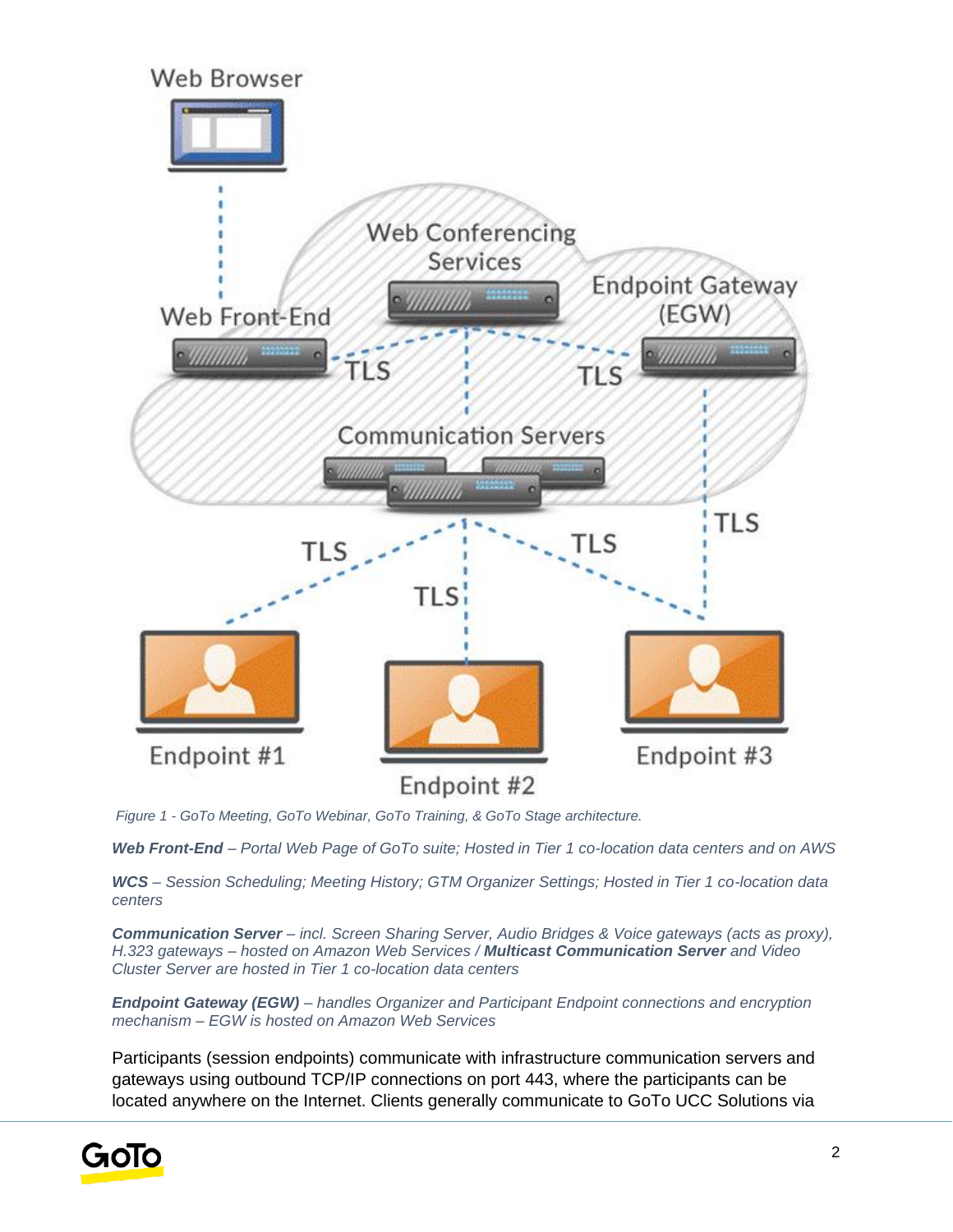the endpoint gateway. However, new clients communicate directly using Representational State Transfer (REST) calls to the backend services via load balancers. The service infrastructure also allows public switched telephone network (PSTN) users to dial into a meeting.

GoTo UCC Solutions products use an application service provider (ASP) model designed to ensure secure operations while integrating with a company's existing network and security infrastructure.

The architecture has been designed for high performance, reliability and scalability, and is driven by high-capacity servers and network equipment with appropriate security patches in place. Redundant switches and routers are designed to preclude single points of failure. Clustered servers and backup systems are in place to ensure application processes in the event of a heavy load or system failure. Web Conferencing Services load balance the client/server sessions across geographically distributed communication servers intended to ensure performance and adequate latency.

The service infrastructure is primarily hosted in Tier 1 co-location data centers, with some component services hosted on cloud hosting providers. The audio bridge services are hosted completely on cloud providers, while some of the product Web Conferencing Services are hosted on cloud providers. The data associated with any service hosted on a cloud provider is also stored on that provider.

Physical access to co-location hosted servers is restricted and continuously monitored. All facilities have redundant power and appropriate environmental controls. Firewall, router and VPN-based access controls are employed to secure GoTo private-service networks and backend servers. Infrastructure security is continuously monitored, and vulnerability testing is conducted regularly by internal staff and external third-party auditors.

For more information, please see the [UCC Security White Paper.](https://www.goto.com/-/media/92e141989a8b4562bab6a5efc469aeeb.pdf)

# 3 GoTo UCC Solutions Technical Security Controls

GoTo employs industry standard technical controls appropriate to the nature and scope of the Services (as the term is defined in the Terms of Service) designed to safeguard the Service infrastructure and data residing therein. Find the Terms of Service at [https://www.goto.com/company/legal/terms-and-conditions.](https://www.goto.com/company/legal/terms-and-conditions)

## 3.1 Logical Access Control

Logical access control procedures are in place, designed to prevent or mitigate the threats of unauthorized application access and data loss in corporate and production environments. Employees are granted minimum (or "least privilege") access to specified GoTo systems, applications, networks, and devices as needed. Further, user privileges are segregated based on functional role and environment.

## 3.2 Perimeter Defense and Intrusion Detection

GoTo employs industry standard perimeter protection tools, techniques and services that are designed to prevent unauthorized network traffic from entering our product infrastructure. The GoTo network features externally facing firewalls and internal network segmentation. Cloud resources also utilize host-based firewalls. In addition, a third party, cloud-based distributed

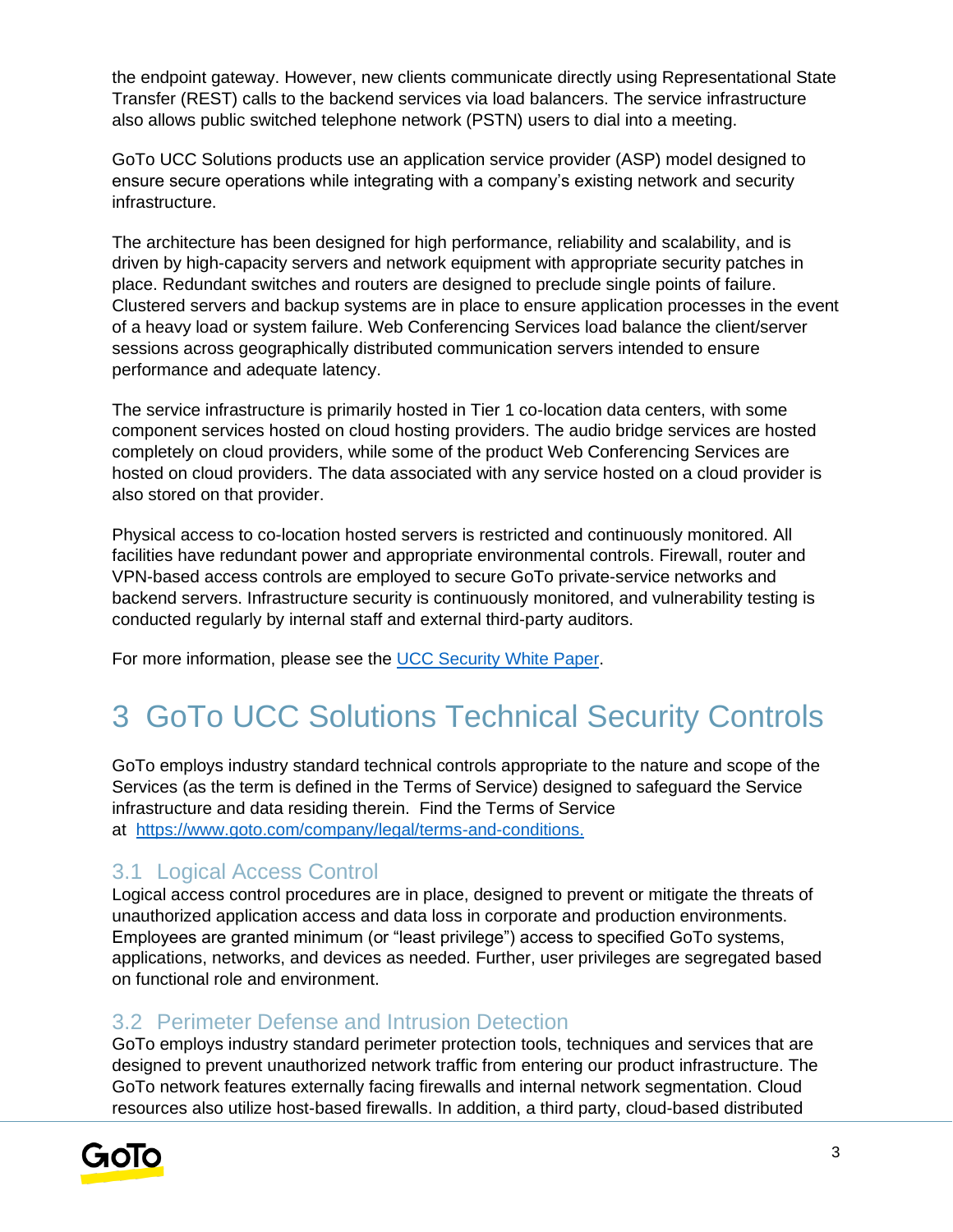denial of service (DDoS) prevention service is used to protect against volumetric DDoS attacks; this service is tested at least once per year. Critical system files are protected against malicious and unintended infection or destruction.

# 3.3 Data Segregation

GoTo leverages a multi-tenant architecture, logically separated at the database level, based on a user's or organization's GoTo account. Only authenticated parties are granted access to relevant accounts.

# 3.4 Physical Security

### **Datacenter Physical Security**

GoTo contracts with datacenters to provide physical security and environmental controls for server rooms that house production servers. These controls include:

- Video surveillance and recording
- Multi-factor authentication to highly sensitive areas
- Heating, ventilation and air conditioning temperature control
- Fire suppression and smoke detectors
- Uninterruptible power supply (UPS)
- Raised floors or comprehensive cable management
- Continuous monitoring and alerting
- Protections against common natural and man-made disasters, as required by the geography and location of the relevant datacenter
- Scheduled maintenance and validation of all critical security and environmental controls

GoTo limits physical access to production datacenters to authorized individuals only. Access to a hosting facility requires the submission of a request through the relevant ticketing system and approval by the appropriate manager, as well as review and approval by Technical Operations. GoTo management reviews physical access logs to datacenters and server rooms on at least a quarterly basis. Additionally, physical access to datacenters is removed upon termination of previously authorized personnel.

## 3.5 Data Backup, Disaster Recovery and Availability

GoTo's architecture is generally designed to perform replication in near-real-time to geographically diverse locations. Databases are backed up using a rolling incremental backup strategy. In the event of a disaster or total site failure in any one of the multiple active locations, the remaining locations are designed to balance the application load. Disaster recovery related to the system is tested periodically.

## 3.6 Malware Protection

Malware protection software with audit logging is deployed on all GoTo UCC Solutions servers. Alerts indicating potential malicious activity are sent to an appropriate response team.

## 3.7 Data Confidentiality and Authenticity

GoTo maintains a cryptographic standard that aligns with recommendations from industry groups, government publications, and other relevant standards groups. The cryptographic standard is periodically reviewed, and selected technologies and ciphers may be updated in accordance with the assessed risk and market acceptance of new standards.

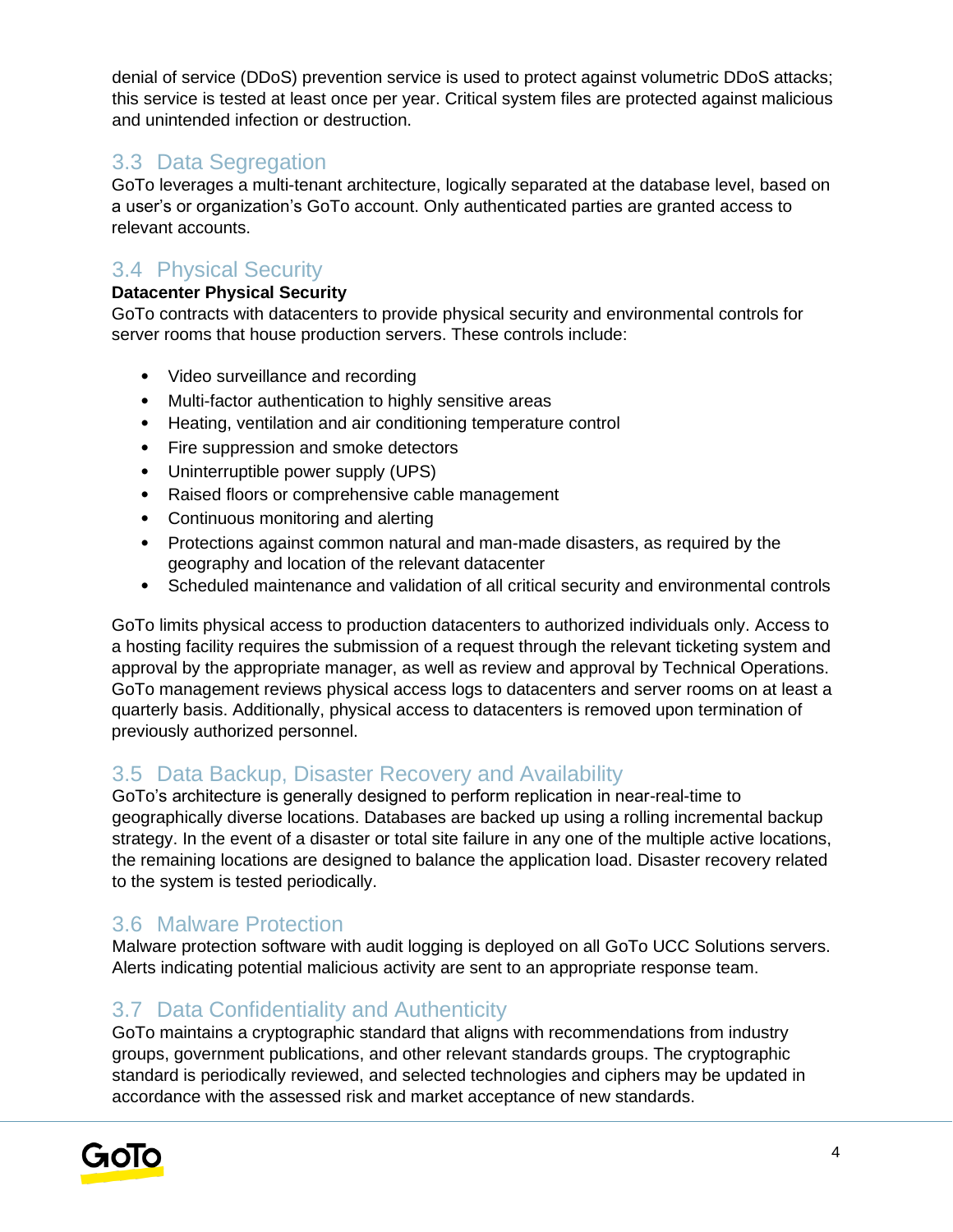### 3.7.1 Data in Transit

GoTo Meeting, GoTo Webinar and GoTo Training provide security measures for data in transit that are designed to protect against passive and active attacks against confidentiality, integrity and availability. Screen and video-sharing, VoIP, webcam video, keyboard/mouse control and text-based chat information (each, "Session Data") have industry standard communications security controls.

Session Data is never exposed in clear text during transmission between endpoints and GoTo's Communication Servers.

Communications security controls based on strong cryptography are implemented at two layers: (i) on top of the transmission control protocol (TCP) and user datagram protocol (UDP); and (ii) in the multicast packet security layer (MPSL).

#### *TCP and UDP Security*

Internet Engineering Task Force (IETF)-standard transport layer security (TLS) protocols are used in order to protect TCP communication between endpoints.

For their own protection, GoTo recommends that customers configure their browsers to use strong cryptography by default whenever possible, and to ensure that operating system and browser security patches are kept up to date.

When TLS connections are established to the website and between GoTo Meeting, GoTo Webinar or GoTo Training components, GoTo servers authenticate themselves to clients using public key certificates. For added protection against infrastructure attacks, mutual certificate-based authentication is used on all server-to-server links (e.g., Communication Servers to Web Conferencing Services).

For data sent with UDP, an existing TLS connection is leveraged to securely exchange cryptographic keys that are used to encrypt and authenticate UDP data.

### *Multicast Packet Layer Security*

Multicast Data such as keyboard/mouse control, chat and in-session state information are protected by encryption in transit and integrity mechanisms, designed to prevent anyone with access to the communications servers (whether friendly or hostile) from eavesdropping on a session or manipulating data without detection. Unique to GoTo products, the MPSL provides an added level of communication confidentiality and integrity This additional security layer uses a 128-bit AES encryption in counter mode for further protection against eavesdropping and manipulation.

Plaintext data is typically compressed before encryption using proprietary, highperformance techniques to optimize bandwidth. Data integrity protection is accomplished by including an integrity check value currently generated with the HMAC-SHA-1 algorithm.

Key establishment is accomplished by using a randomly generated 128-bit seed value selected by the GoTo service, that is distributed to all endpoints over TLS and used as the input to a NIST-approved key-derivation function. The seed value is erased from the service memory when the session ends.

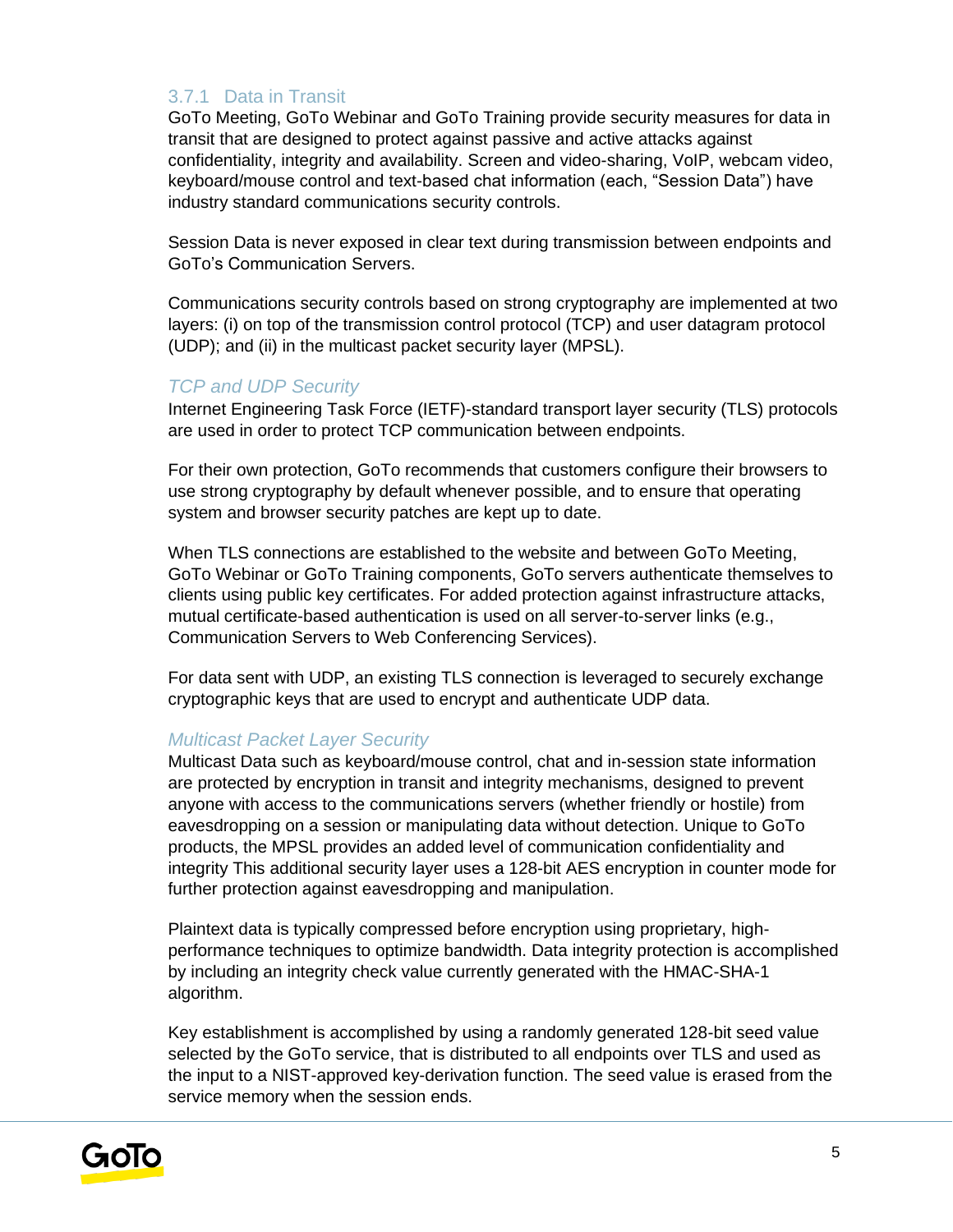#### *Audio Security*

Integrated audio conferencing for GoTo Meeting, GoTo Webinar and GoTo Training sessions is provided through the PSTN as well as Voice over Internet Protocol (VoIP). The PSTN is, by design, intended to provide for the confidentiality and integrity of voice communications. To protect the confidentiality and integrity of VoIP connections from the endpoints to the voice servers, an SRTP-based protocol using AES-128-HMAC-SHA1 is used over UDP and TCP. Keys are exchanged by the client and server over an established TLS connection.

#### *Video Security*

To protect the confidentiality and integrity of video connections from the endpoints to the video servers, GoTo leverages a SRTP-based protocol with AES-128-HMAC-SHA1. Keys are exchanged by the client and server over an established TLS connection.

#### *Webcast Security*

GoTo Webinar webcasts use communications servers, broadcast gateways, third-party streaming engines and content delivery networks which are designed to reliably deliver screen sharing, audio, and video to attendees joining from a browser. The gateways receive media data from the communication servers, transcode them into standard codecs and forward them to the streaming engine over RTP - all within our secure internal network. The streaming engine produces HTTP Live Streaming (HLS) at multiple bitrates to enable adaptive delivery for clients with sub-optimal network connections. CDNs have been set up to pull data from the streaming engine securely over https. The clients also pull data securely from CDNs over https.

#### *GoTo Stage*

GoTo Stage is an online portal where GoTo Webinar organizers can create customizable channels on which to publish their webinar recordings. Published recordings are showcased on the GoTo Stage homepage, organized by business categories. A video published to GoTo Stage is available for discovery on the GoTo Stage homepage and in search engine results, unless the organizer restricts discoverability using the administrative settings on his or her channel page. Otherwise, anyone registered to GoTo Stage can view the recording with a direct link to the channel or to the video's unique "Watch Now" page. Visitors register for GoTo Stage using their name and email address or may connect via select social media accounts such as LinkedIn, Facebook and Gmail. Once registered, a signed S3 URL with a set TTL is used to playback the webinar recording. At any point, organizers can unpublish their recording through GoTo Webinar, which removes the video from their channel page and the GoTo Stage ecosystem. GoTo Stage administrative functions are password secured, and all connections in the GoTo Stage portal are protected using TLS.

#### 3.7.2 Data at Rest

GoTo Meeting, GoTo Webinar and GoTo Training allow organizers to record their live sessions, including audio, video and screen content. When an organizer starts recording, every attendee is notified that the recording has begun, and a visual indicator appears on the control panel to reflect that recording is in progress. Customers can elect to store session recordings on their local machine or in the cloud.

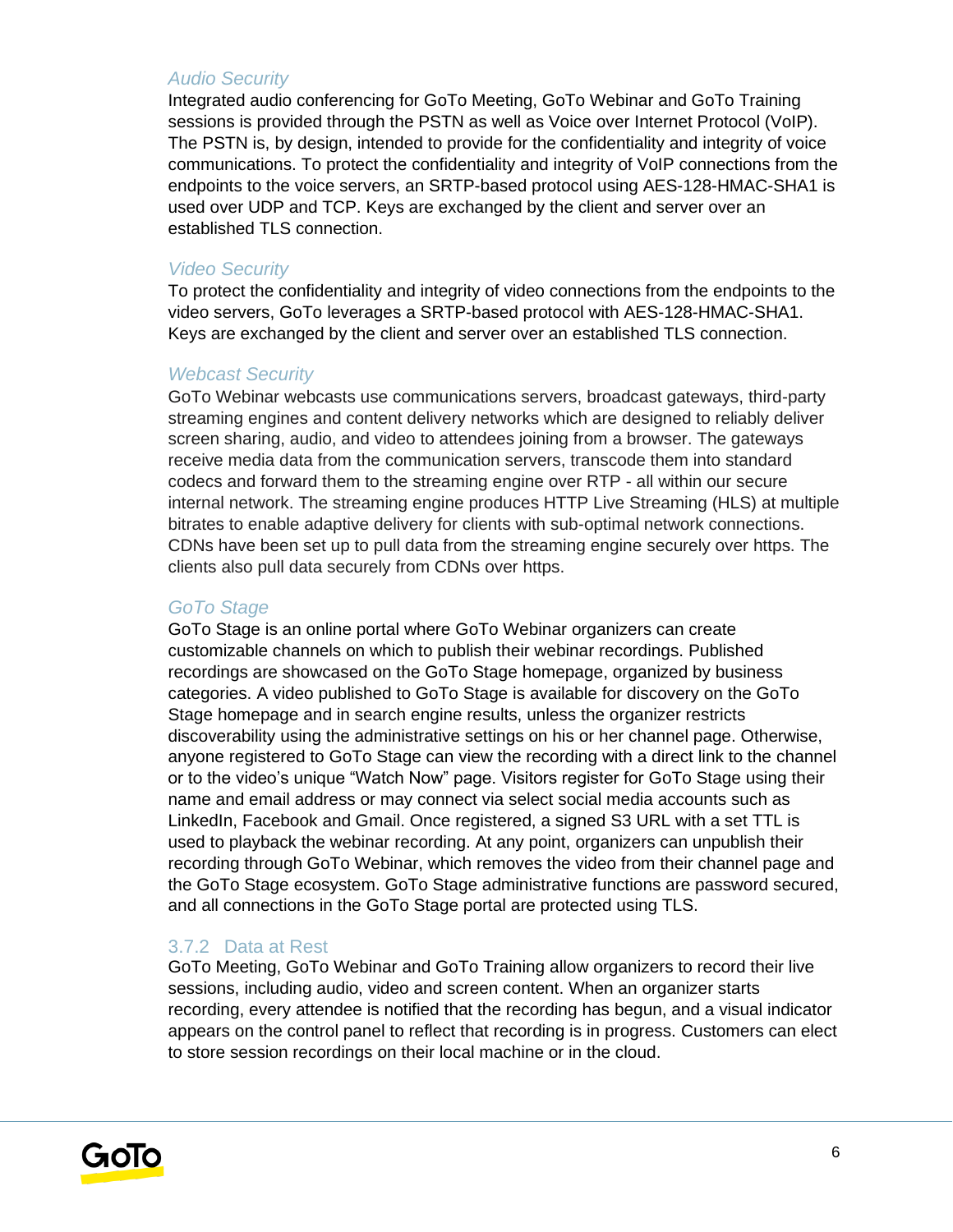### *Cloud Recordings*

Cloud recordings are stored on AWS S3. Files are encrypted at rest using server-side encryption using 256-bit AES

#### *Transcripts*

If enabled by the organizer, Google Cloud Speech-to-Text technology is used to transcribe session recordings. Audio files are transferred using TLS for transcription, where the file is encrypted using 256-bit AES and deleted immediately after speech-totext processing is complete. Transcripts will be maintained by GoTo using its AWS S3 instance and made available to the organizer under Cloud Recordings.

### *Content uploading*

Some of GoTo's services provide capabilities for organizers to upload videos for use in live sessions. This uploaded content is also stored in AWS S3 with 256-bit AES encryption enabled at rest, as well as in transit.

## 3.8 Vulnerability Management

Internal and external system and network vulnerability scanning is conducted monthly. Dynamic and static application vulnerability testing, as well as penetration testing activities for targeted environments, are also performed periodically. These scanning and testing results are reported into network monitoring tools and, where appropriate and predicated on the criticality of any identified vulnerabilities, remediation action is taken.

Vulnerabilities are also communicated and managed with monthly and quarterly reports provided to development teams, as well as management.

## 3.9 Logging and Alerting

GoTo collects identified anomalous or suspicious traffic into relevant security logs in applicable production systems.

# 4 Organizational Controls

GoTo maintains a comprehensive set of organizational and administrative controls designed to protect the security and privacy posture of GoTo UCC Solutions.

## 4.1 Security Policies and Procedures

GoTo maintains a comprehensive set of security policies and procedures aligned with business goals, compliance programs, and overall corporate governance. These policies and procedures are periodically reviewed and updated as necessary to ensure ongoing compliance.

## 4.2 Standards Compliance

GoTo complies with applicable legal, financial, data privacy, and regulatory requirements, and maintains compliance with the following certifications and external audit reports:

• TRUSTe Enterprise Privacy & Data Governance Practices Certification to address operational privacy and data protection controls that are aligned with key privacy laws and recognized privacy frameworks. To learn more, please visit ou[r](https://blog.logmeininc.com/logmein-furthers-commitment-to-data-privacy-with-truste-enterprise-privacy-certification-seal/?lang=en) [blog post](https://www.goto.com/blog/logmein-furthers-commitment-to-data-privacy-with-truste-enterprise-privacy-certification-seal)[.](https://blog.logmeininc.com/logmein-furthers-commitment-to-data-privacy-with-truste-enterprise-privacy-certification-seal/?lang=en)

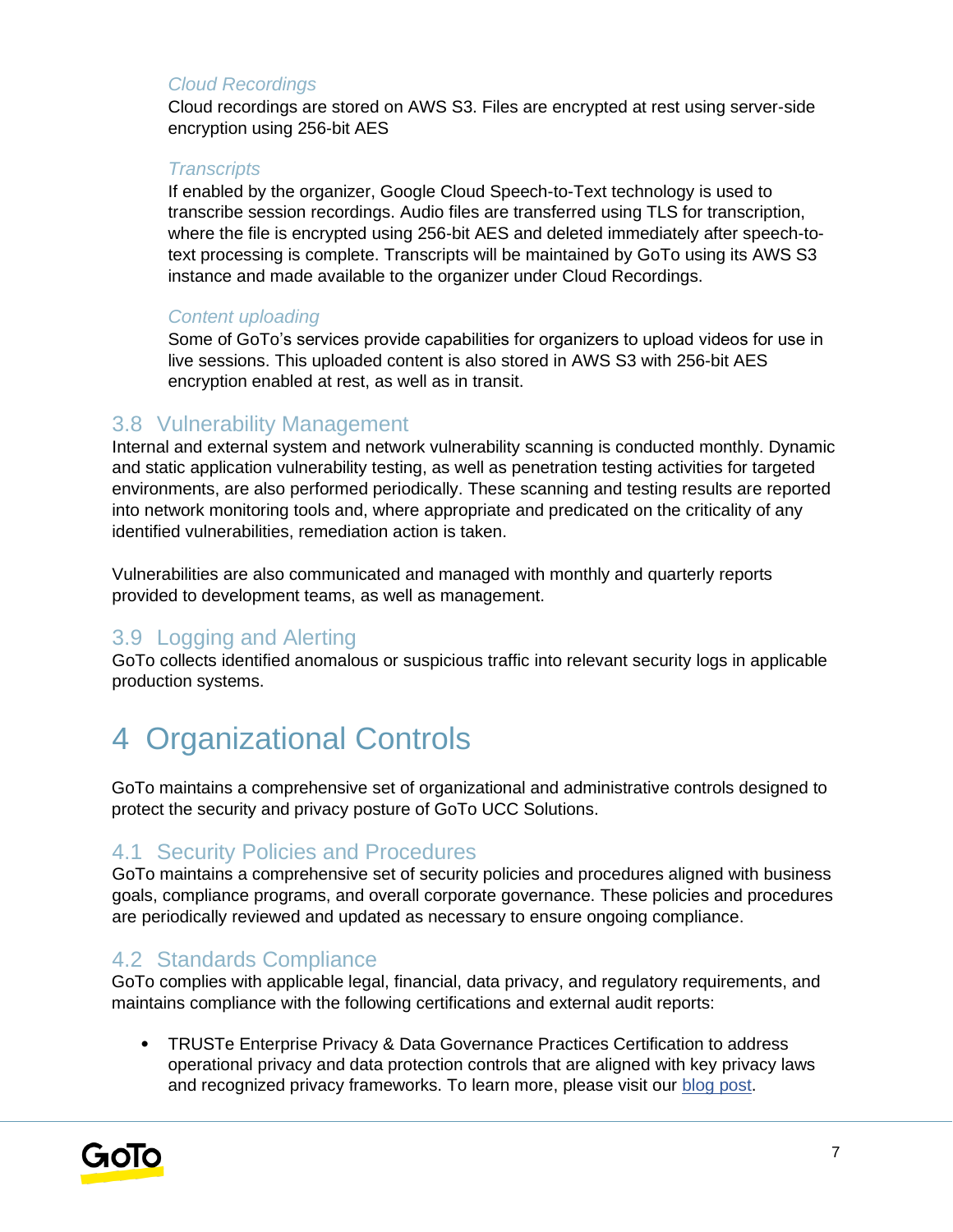- American Institute of Certified Public Accountants' (AICPA) Service Organization Control (SOC) 2 Type 2 attestation report
- American Institute of Certified Public Accountants (AICPA) Service Organization Control (SOC) 3 Type II attestation report
- Payment Card Industry Data Security Standard (PCI DSS) compliance for GoTo's eCommerce and payment environments
- Internal controls assessment as required under a Public Company Accounting Oversight Board (PCAOB) annual financial statements audit

# 4.3 Security Operations and Incident Management

GoTo's Security Operations Center (SOC) is staffed by the Security Operations team and is responsible for detecting and responding to security events. The SOC uses security sensors and analysis systems to identify potential issues and has developed an Incident Response Plan that dictates appropriate responses.

The Incident Response Plan is aligned with GoTo's critical communication processes, the Information Security Incident Management Policy, as well as associated standard operating procedures. These policies and procedures are designed to manage, identify and resolve suspected or identified security events across GoTo systems and Services, including GoTo UCC Solutions. Per the Incident Response Plan, technical personnel are in place to identify potential information security-related events and vulnerabilities and to escalate any suspected or confirmed events to management, when deemed appropriate. Employees can report security incidents via email, phone and/or ticket, according to the process documented on the GoTo intranet site. All identified or suspected events are documented and escalated via standardized event tickets and triaged based upon criticality.

# 4.4 Application Security

GoTo's application security program is based on the Microsoft Security Development Lifecycle (SDL) to secure product code. The core elements of this program are manual code reviews, threat modeling, static code analysis, dynamic analysis, and system hardening.

## 4.5 Personnel Security

Background checks, to the extent permitted by applicable law and as appropriate for the position, are performed globally on new employees prior to the date of hire. Results are maintained within an employee's job record. Background check criteria will vary depending upon the laws, job responsibility and leadership level of the potential employee and are subject to the common and acceptable practices of the applicable country.

# 4.6 Security Awareness and Training Programs

New hires are informed of security policies and the GoTo Code of Conduct and Business Ethics at orientation. This mandatory annual security and privacy training is provided to relevant personnel and managed by Talent Development with support from the Security Team.

GoTo employees and temporary workers are informed regularly about security and privacy guidelines, procedures, policies and standards through various mediums including new hire onboarding kits, awareness campaigns, webinars with the CISO, a security champion program and the display of posters and other collateral, rotated at least bi-annually, that illustrate methods for securing data, devices, and facilities.

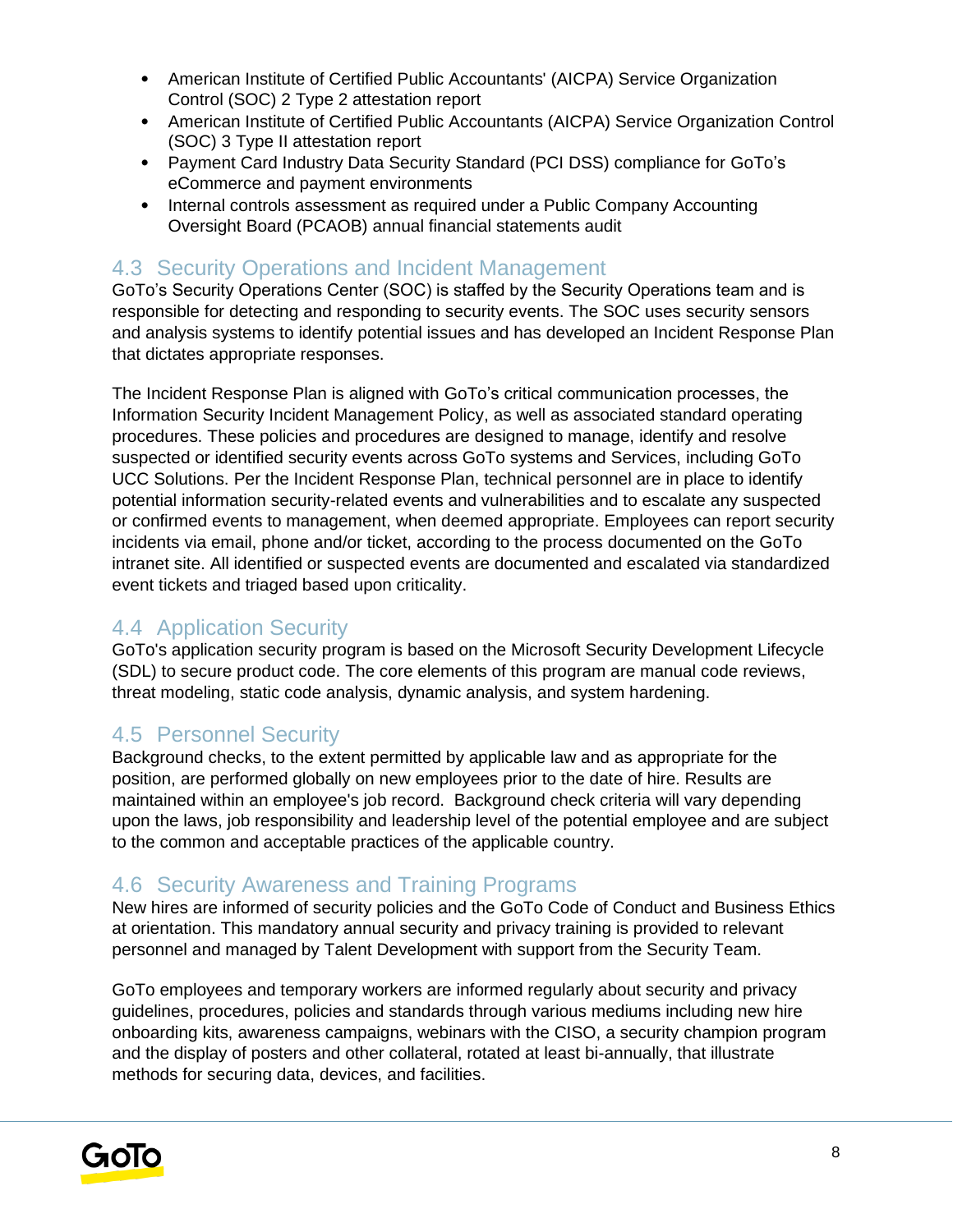# 5 Privacy Practices

GoTo takes the privacy of its Customers, the subscribers to GoTo UCC Solutions, and end users very seriously and is committed to disclosing relevant data handling and management practices in an open and transparent manner.

# 5.1 GDPR

The General Data Protection Regulation (GDPR) is a European Union (EU) law on data protection and privacy for individuals within the European Union. GDPR aims primarily to give control to its citizens and residents over their personal data and to simplify the regulatory environment across the EU. GoTo UCC Solutions is compliant with the applicable provisions of GDPR. For more information, please visit [https://www.goto.com/company/trust/privacy.](https://www.goto.com/company/trust/privacy)

# 5.2 CCPA

GoTo hereby represents and warrants that it is in compliance with the California Consumer Privacy Act (CCPA). For more information, please visit [https://www.goto.com/company/trust/privacy.](https://www.goto.com/company/trust/privacy)

# 5.3 Data Protection and Privacy Policy

GoTo is pleased to offer a comprehensive, global [Data Processing Addendum](https://www.goto.com/company/legal) (DPA), which governs GoTo's processing of Personal Data and is available in English and German, to meet the requirements of the GDPR, CCPA, and beyond.

Specifically, our DPA incorporates several GDPR-focused data privacy protections, including: (a) data processing details, sub-processor disclosures, etc. as required under Article 28; (b) EU Standard Contractual Clauses (also known as the EU Model Clauses); and (c) inclusion of GoTo's technical and organizational measures. Additionally, to account for CCPA coming into force, we have updated our global DPA to include: (a) revised definitions which are mapped to CCPA; (b) access and deletion rights; and (c) warranties that GoTo will not sell our users' 'personal information.'

For visitors to our webpages, GoTo discloses the types of information it collects and uses to provide, maintain, enhance, and secure its Services in its [Privacy Policy](https://www.goto.com/company/legal/privacy) on the public website. The company may, from time to time, update the Privacy Policy to reflect changes to its information practices and/or changes in applicable law, but will provide notice on its website for any material changes prior to any such change taking effect.

# 5.4 Transfer Frameworks

GoTo has a robust global data protection program which takes into account applicable law and supports lawful international transfers under the following frameworks:

### 5.4.1 Standard Contractual Clauses

The Standard Contractual Clauses (or "SCCs") are standardized contractual terms, recognized and adopted by the European Commission, whose primary purpose are to ensure that any personal data leaving the European Economic Area ("EEA") will be transferred in compliance with EU data-protection law. GoTo has invested in a worldclass data privacy program designed to meet the exacting requirements of the SCCs for the transfer of personal data. GoTo offers customers SCCs, sometimes referred to as

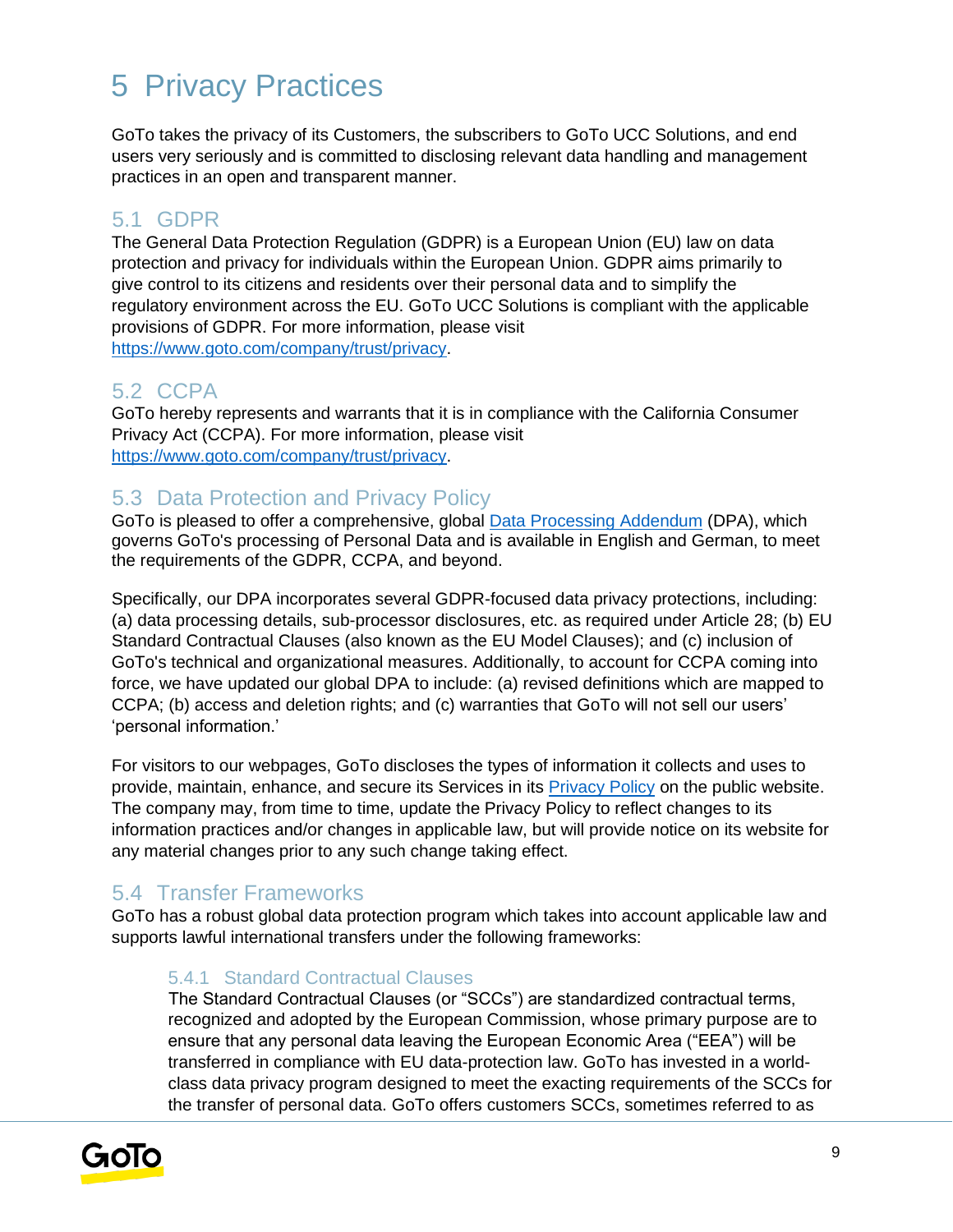EU Model Clauses, that make specific guarantees around transfers of personal data for in-scope GoTo services as part of its global DPA. Execution of the SCCs helps ensure that GoTo customers can freely move data from the EEA to the rest of the world.

#### Supplemental Measures

In addition to the measures specified in these TOMs, GoTo has created the following [FAQ](https://logmeincdn.azureedge.net/legal/international-data-transfers-faq.pdf) designed to outline its supplemental measures utilized to support lawful transfers under Chapter 5 of the GDPR and address and guide any "case-by-case" analyses recommended by the European Court of Justice in conjunction with the SCCs.

### 5.4.2 APEC CBPR and PRP Certifications

GoTo has additionally obtained Asia-Pacific Economic Cooperation ("APEC") Cross-Border Privacy Rules ("CBPR") and Privacy Recognition for Processors ("PRP") certifications. The APEC CBPR and PRP frameworks are the first data regulation frameworks approved for the transfer of personal data across APEC-member countries and were obtained and independently validated through TrustArc, an APEC-approved third-party leader in data protection compliance.

## 5.5 Return and Deletion of Customer Content

At any time, GoTo UCC Solutions Customers may request the return or deletion of their Content, and such requests will be fulfilled within thirty (30) days of request (or sooner where required by applicable law). Additionally, GoTo Meeting meeting history and cloud recordings shall be deleted automatically on a rolling one (1) year basis during a Customer's active subscription term.

Upon the conclusion of a paid subscription to GoTo Meeting, Customer's accounts shall revert to a free account. If an account is explicitly cancelled or terminated, Content shall be deleted within 90 days of cancellation or termination. Free GoTo Meeting accounts shall be subject to the same one year rolling deletion schedule described above. Further, free GoTo Meeting accounts shall automatically be deleted after two (2) years of user inactivity (e.g., no logins).

To account for a seasonal user base, GoTo Webinar and GoTo Training accounts shall be deleted two (2) years after expiration or termination of the then-final term. GoTo Stage users may unpublish/remove any published webinars at any time, during an active GoTo Webinar subscription, via self-service through the GoTo Webinar services environment and/or by submitting a support request to GoTo. Upon written request, GoTo will certify to relevant account and Content deletion.

## 5.6 Sensitive Data

While GoTo aims to protect all Customer Content, regulatory and contractual limitations require us to restrict the use of GoTo Meeting, GoTo Webinar, GoTo Training, and GoTo Stage for certain types of information. Unless Customer has written permission from GoTo, the following data must not be uploaded or generated to GoTo Meeting, GoTo Webinar, GoTo Training, and GoTo Stage:

- Government issued identification numbers and images of identification documents.
- Information related to an individual's health, including but not limited to Personal Health Information (PHI) identified in the U.S. Health Insurance Portability and Accountability Act (HIPAA) and related laws and regulations.